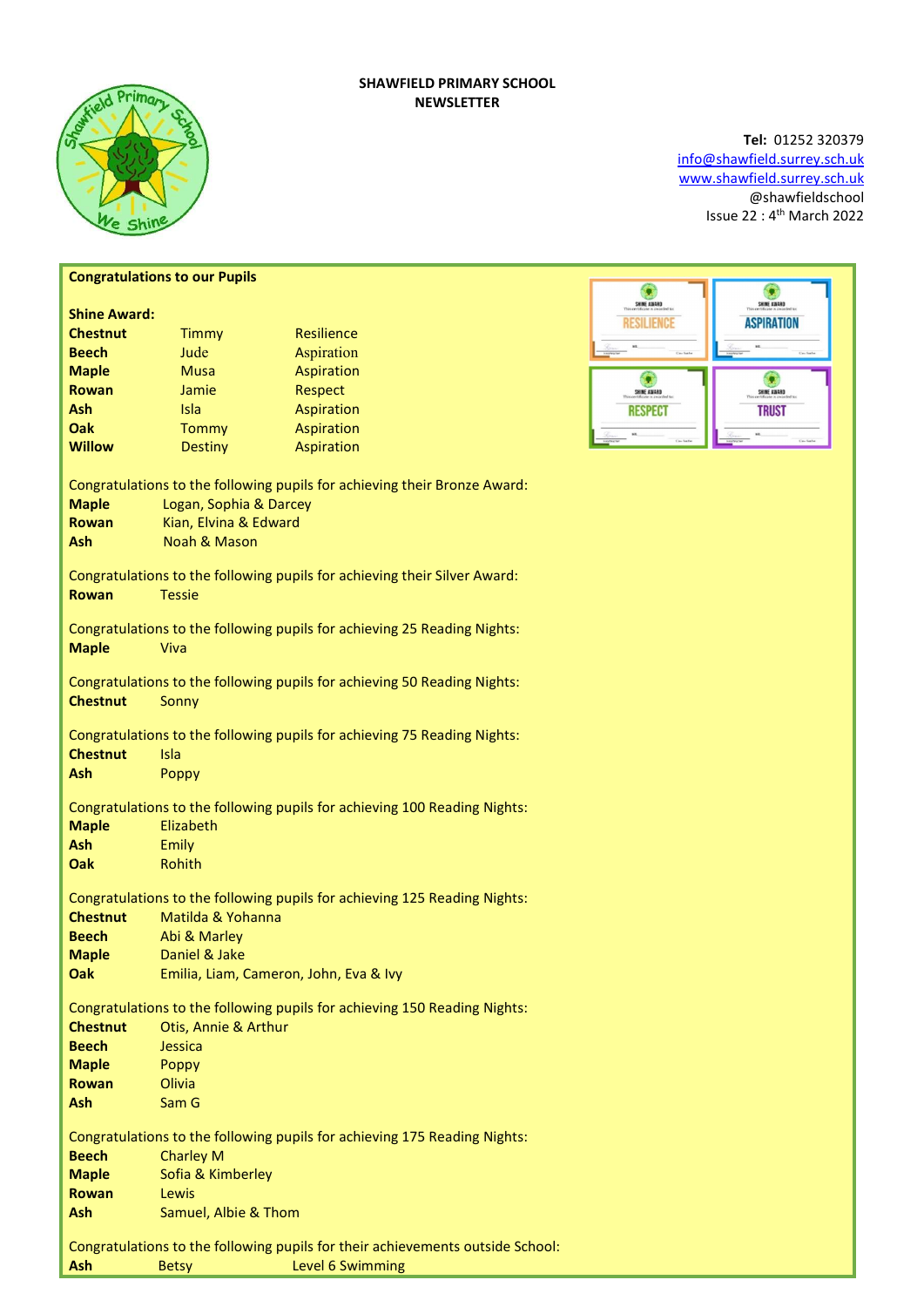## Message from Head Teacher

It was great to see all those who dressed up to celebrate World Book Day this week.

#### Awards & Postcards

Congratulations to Frankie (Year 3), on receiving your postcard

#### Swimming Lessons – Years 2 & 5

As advised, unfortunately, due to the emergency works to the pool at Ash Grange having been extended, our swimming lessons for both Monday 7<sup>th</sup> & Wednesday 9<sup>th</sup> March have had to be cancelled. We hope to start lessons on Monday 14<sup>th</sup> March.

Can you please ensure that your child comes to school with their swimming costume, a towel and swim hat.

As children will be walking to Ash Grange please also ensure that they have a warm waterproof coat.

# Red Nose Day – Friday 18th March 2022

Children are invited to come into school wearing something Red on Friday 18<sup>th</sup> March for a £1 donation in aid of Comic Relief.

School Uniform is not compulsory on the 18<sup>th</sup> March, but can be worn with something Red to support Red Nose Day.

Please send your child into school on the 18<sup>th</sup> March with their £1 donation to hand to their class teacher.

#### SSA Second hand Uniform Sale

The SSA will be running a second-hand uniform sale on the playground after school on Friday 18th March.

#### We need Your Milk Bottle Tops & Cotton Reels!

Our Year 6 are in need of 'clean' plastic milk bottle tops and cotton reels for an upcoming project. If you can help with either of these, please drop them into the office.

## NSPCC - Keeping Children Safe on Gaming Platforms

Monday 7th February was 'Safer Internet Day 2022'. In support of this, the NSPCC are encouraging families across the UK to get talking about online gaming and have posted a webinar on YouTube called 'Keeping children safe while gaming online' aimed at helping parents and carers understand how young people game online and provide knowledge of tools and resources that can help to keep them safe.

The link to the webinar can be found here: https://www.youtube.com/watch?v=YO6Ux7qfYXk

## Lunch Menu

Please find attached the Autumn/Winter lunch menu which take us up to Easter for the week commencing  $7<sup>th</sup>$ March 2022 (Week 1).

# Confirmed INSET Dates 2022

We are pleased to announce the remaining INSET date for this academic year:

Friday 22<sup>nd</sup> July 2022

Yours sincerely,

Varar

Mr Stephen Corcoran Headteacher

# SSA News

# Rushmoor Rotary Donation

We would like to extend our thanks to the Rushmoor Rotary Club who has donated £360 to our Shawfield School Association charity.



This donation was awarded thanks to members of the SSA supporting the Christmas Float collections in Ash, which have now in turn been given to local charities in Ash. This money will go towards our fundraising for the library improvements. To find out more about the Rotary's charitable work, please visit https://www.rotaryribi.org/clubs/homepage.php?ClubID=1544

## Easter Links

Easter is approaching and we are launching our Easter links game/raffle (more details, together with the Links will be sent home with your child soon).

#### Guildford Lottery

As many parents will know, if you sign-up to the Guildford Weekly Lottery, not only are you in the running of winning on the lottery itself, but you can also help raise money for the SSA. So, if you can spare any change, please consider supporting out school and have a chance of winning a prize! Tickets cost £1 and if you have not logged on recently, please check your still active and opted to support the SSA!

https://www.guildfordlottery.org and search for SSA

## Community News

#### Families Magazine

Coming home with your child today is the latest edition of the Families Surrey West magazine.

#### Community Wellbeing

Please find attachjed the latest Community Wellbeing newsletter for your information.

#### Behaviour Helpline

Mindworks has a new Helpline for family's struggling with their children's behaviour / difficulties which could be related to a neurodevelopmental need, such as ASD/ADHD.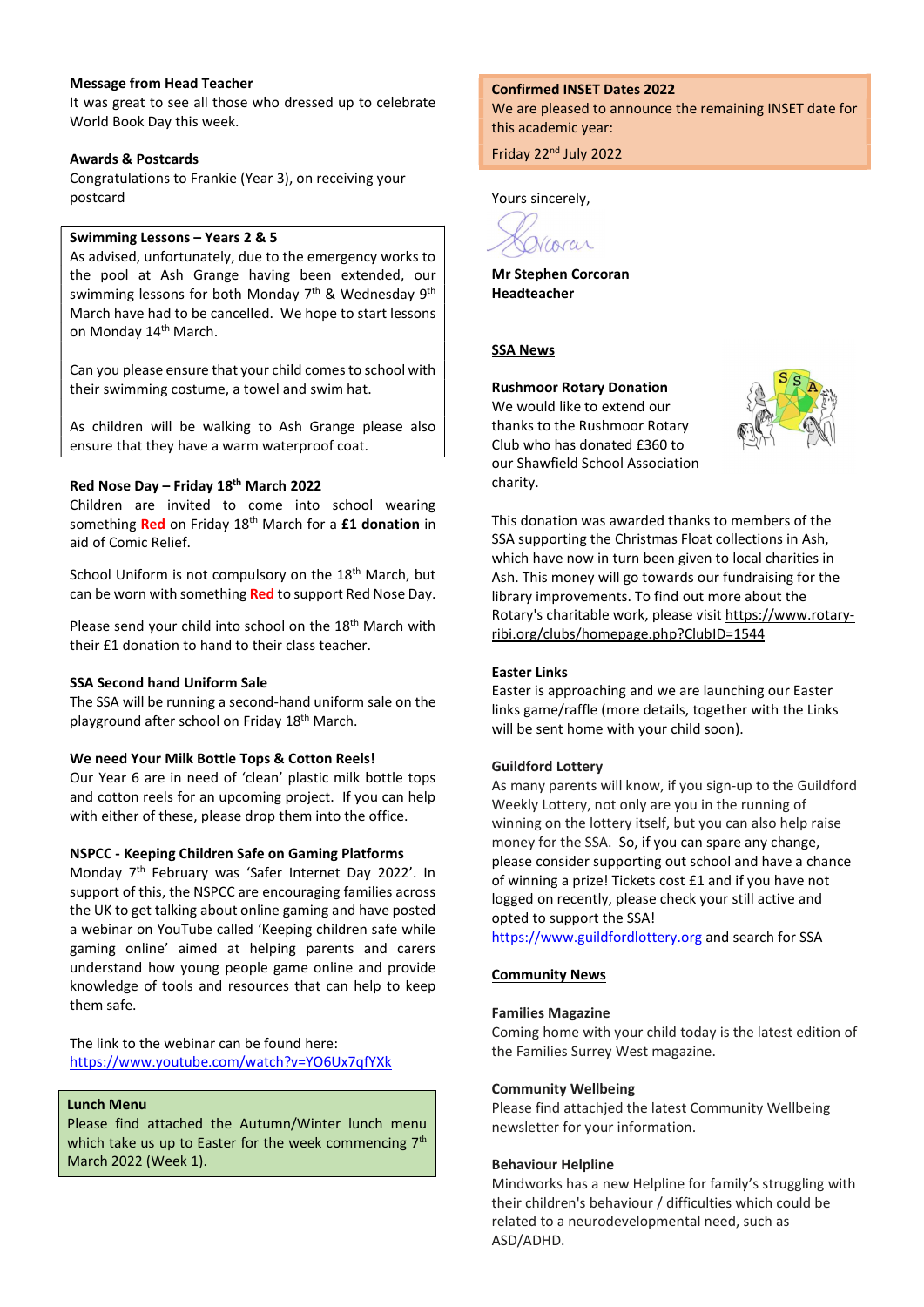The out-of-hours phone line provides advice to parents and carers and runs from 5pm until 11pm, seven days a week, 365 days a year. More details can be found at:

https://www.mindworks-surrey.org/ourservices/neurodevelopmental-services/out-hoursadvice-line